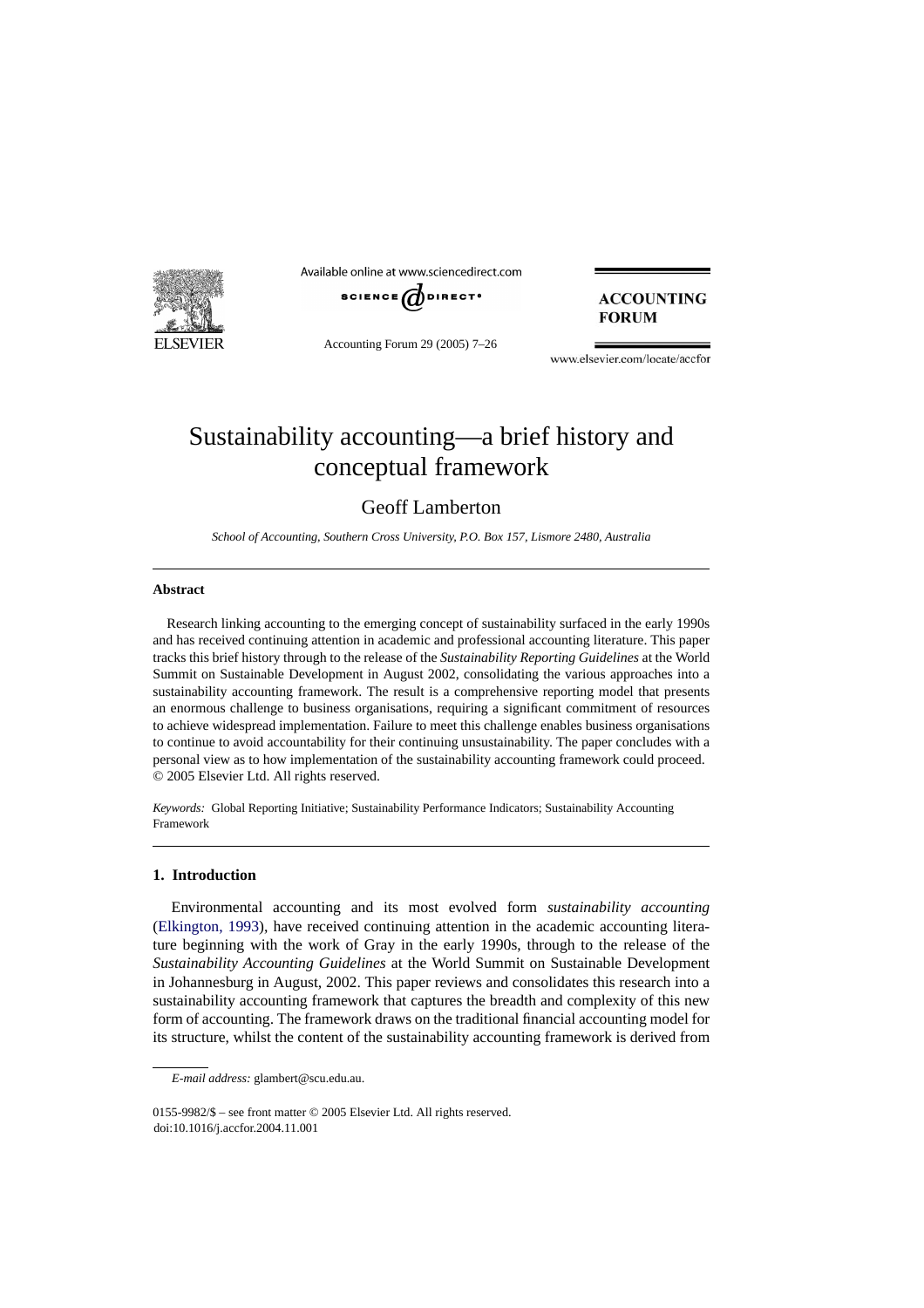the various approaches taken by accounting researchers to link accounting to sustainability over the past 10 years.

#### **2. A brief history of sustainability accounting**

Gray is attributed with much of the conceptual development of sustainability accounting. [Gray \(1993\)](#page--1-0) identifies three different methods of sustainability accounting

- 1. Sustainable cost.
- 2. Natural capital inventory accounting.
- 3. Input–output analysis.

These three methods together with *full-cost accounting* and *triple bottom line* (TBL) accounting are discussed in Sections 2.1–2.4, leading to the identification of common themes in Section [2.5](#page--1-0) and the specification of a comprehensive sustainability accounting framework in Section [4.](#page--1-0)

### *2.1. Sustainable cost and full-cost accounting*

Sustainable cost is the (hypothetical) cost of restoring the earth to the state it was in prior to an organisation's impact; that is

... the amount of money an organisation would have to spend at an end of an accounting period in order to place the biosphere back into the position it was at the start of the accounting period. [\(Gray, 1994,](#page--1-0) p. 33)

Gray draws on the accounting concept of capital maintenance, and applies it to the biosphere, recognising the need to maintain the stock of *natural* capital for future generations. A sustainable organisation would be one that maintains natural capital intact for future generations ([Gray, 1994\).](#page--1-0) Sustainable cost is deducted from the accounting profit (calculated using generally accepted accounting principles) to arrive at a notional level of sustainable profit or loss. Where the sustainable cost exceeds the accounting profit the degree of unsustainability is measured in monetary terms.

The practical problems of valuing external costs such as pollution have been well documented ([Mathews, 1993;](#page--1-0) [Pearce & Turner, 1990\).](#page--1-0) Any damage to critical natural capital would, in theory, be valued at infinite cost because it is irreplaceable, leading to the conclusion that the activities of an organisation which damage critical natural capital are unsustainable [\(Gray, 1994\).](#page--1-0) Unfortunately the science of ecology does not provide clear and unchallenged solutions to environmental problems [\(Holland & Petersen, 1995\);](#page--1-0) whilst placing costs on a range of possible solutions to environmental problems may prove exhausting [\(Mathews, 1995\).](#page--1-0)

Sustainable cost provides an example of using an established accounting principle, in this case *capital maintenance*, and applying it to natural rather than financial capital. [Gray](#page--1-0) [\(1992\)](#page--1-0) acknowledges the inherent dangers of accounting for natural capital within a pricedriven framework, as do critical accounting theorists ([Cooper, 1992; Hines, 1991; Lehman,](#page--1-0) [1996;](#page--1-0) [Maunders & Burritt, 1991\).](#page--1-0)